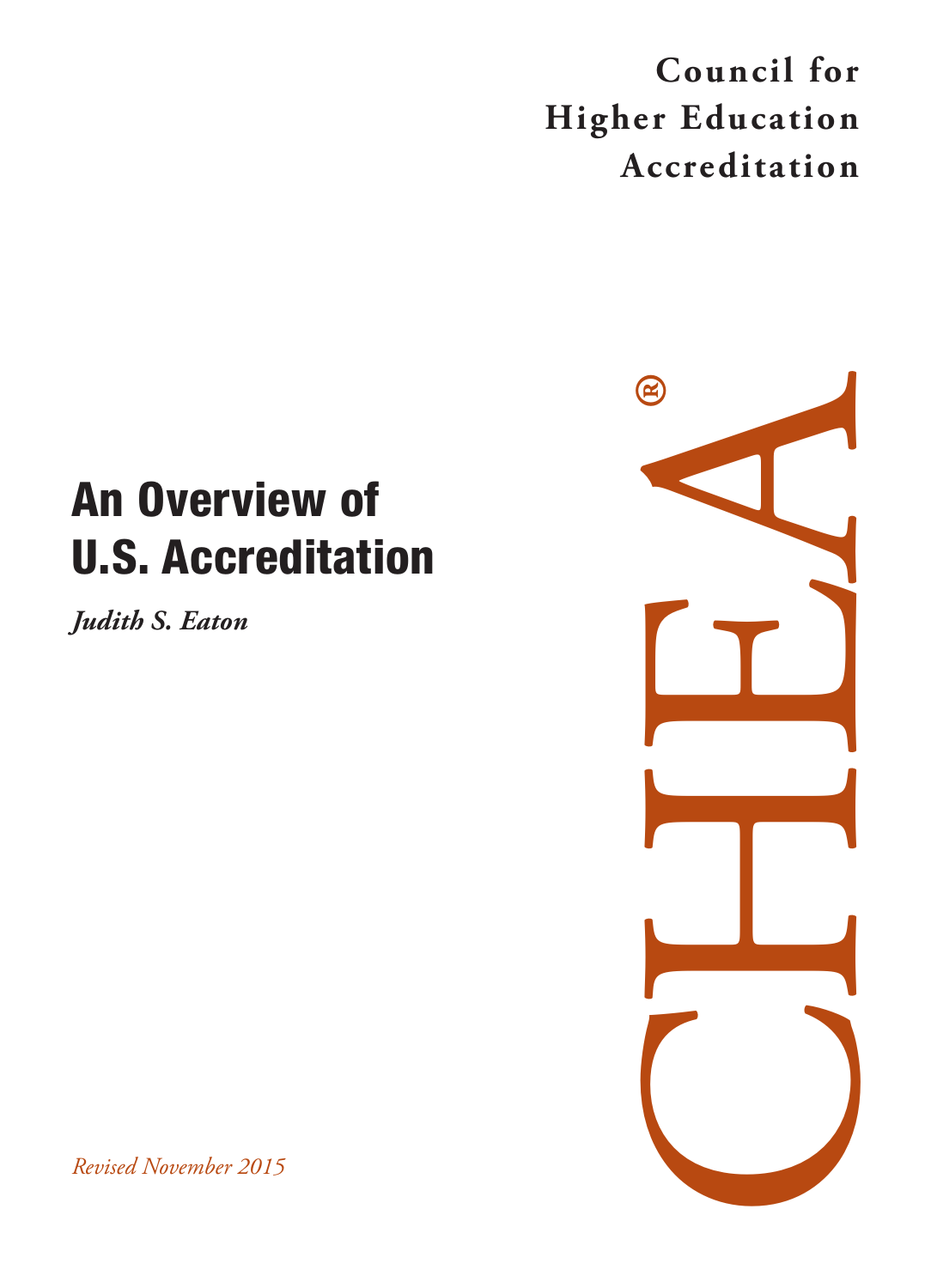#### The Council for Higher Education Accreditation Mission Statement

*The Council for Higher Education Accreditation will serve students and their families, colleges and universities, sponsoring bodies, governments, and employers by promoting academic quality through formal recognition of higher education accrediting bodies and will coordinate and work to advance self-regulation through accreditation.*

 *(1996)*

*The Council for Higher Education Accreditation (CHEA) is a private, nonprofit national organization that coordinates accreditation activity in the United States. CHEA represents more than 3,000 colleges and universities and 60 national, regional and specialized accreditors.*

© Copyright 2015 Council for Higher Education Accreditation. All rights reserved. No part of this publication may be reproduced or transmitted in any form or by any means, electronic or mechanical, including photocopying, recording or by any information storage and retrieval system, without permission in writing from the publisher.

*2* Council for Higher Education Accreditation Council for Higher Education Accreditation One Dupont Circle NW • Suite 510 Washington DC 20036-1135 tel: 202-955-6126 fax: 202-955-6129 e-mail: chea@chea.org www.chea.org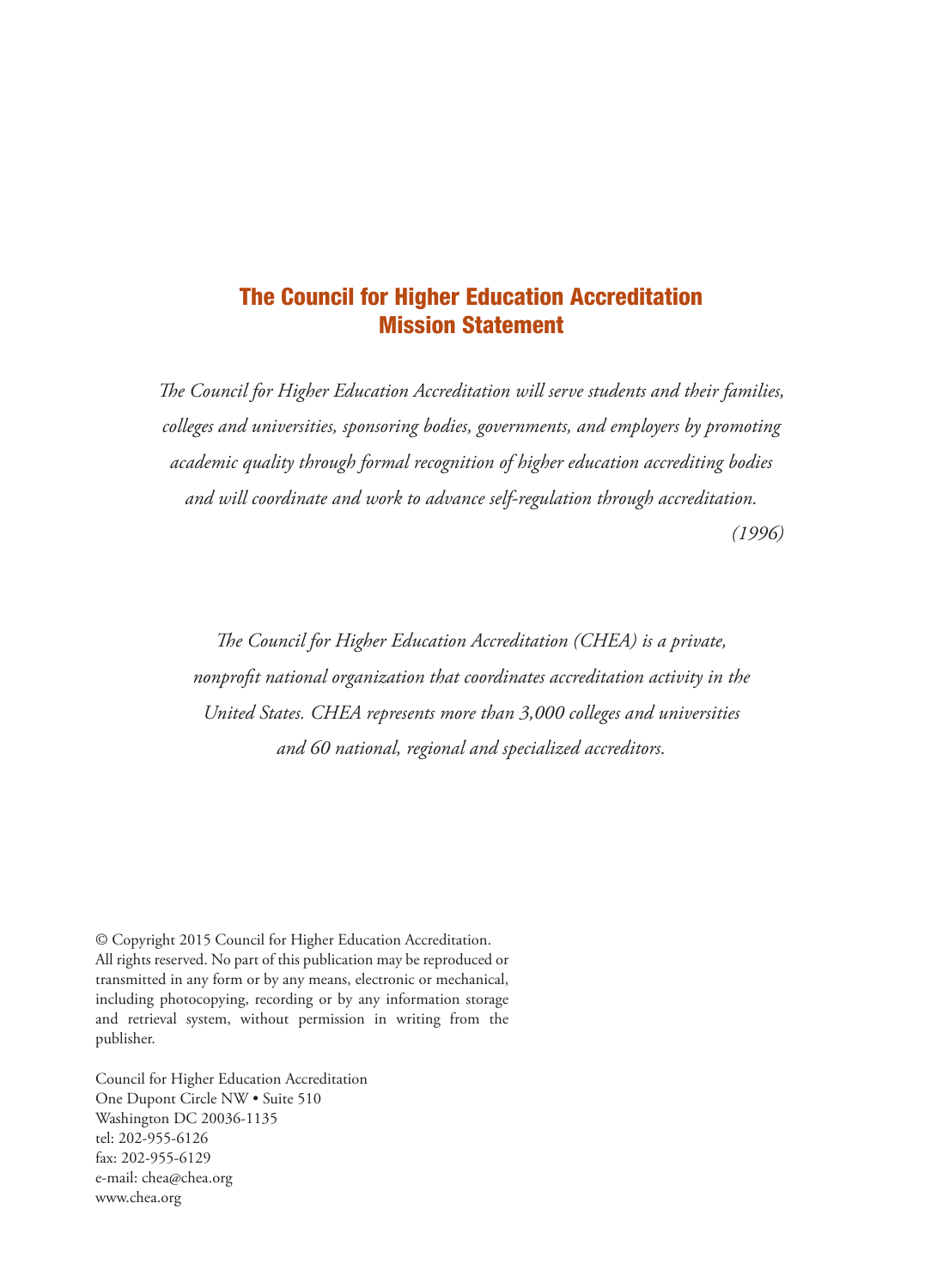# An Overview of U.S. Accreditation

#### *Judith S. Eaton*

*President, Council for Higher Education Accreditation*

ccreditation is a process of external quality review created and used by higher education to scrutinize colleges, universities and programs for quality A ccreditation is a process of external quality review created and used by<br>A higher education to scrutinize colleges, universities and programs for quali<br>assurance and quality improvement. Accreditation in the United State than 100 years old, emerging from concerns to protect public health and safety and to serve the public interest.

In the United States, accreditation is carried out by private, nonprofit organizations designed for this specific purpose. External quality review of higher education is a nongovernmental enterprise. The U.S. accreditation structure is decentralized and complex, mirroring the decentralization and complexity of American higher education. The higher education enterprise is made up of degree-granting and non-degree-granting institutions. These may be public or

In the United States, accreditation is carried out by private, nonprofit organizations designed for this specific purpose.

private, two- or four-year, nonprofit or for-profit. For 2011-2012, degree-granting institutions spent US\$487 billion, employed approximately 3.8 million people, full- and part-time, and had a total enrollment of credit students estimated at more than 28 million.\*

U.S. accreditors review colleges and universities in 50 states and 125 other countries. They review many thousands of programs in a range of professions and specialties, including law, medicine, business, nursing, social work, pharmacy, arts and journalism.

Both federal and state governments consider accreditation to be a reliable authority on academic quality. The federal government relies on accreditation to assure the quality of institutions and programs to which the government provides federal funds and for which the government provides federal aid to students. Most state governments will initially license institutions and programs without accreditation. However, states will subsequently require accreditation to make state funds available

<sup>\*</sup>U.S. Department of Education (2013). *Digest of Education Statistics: 2013.*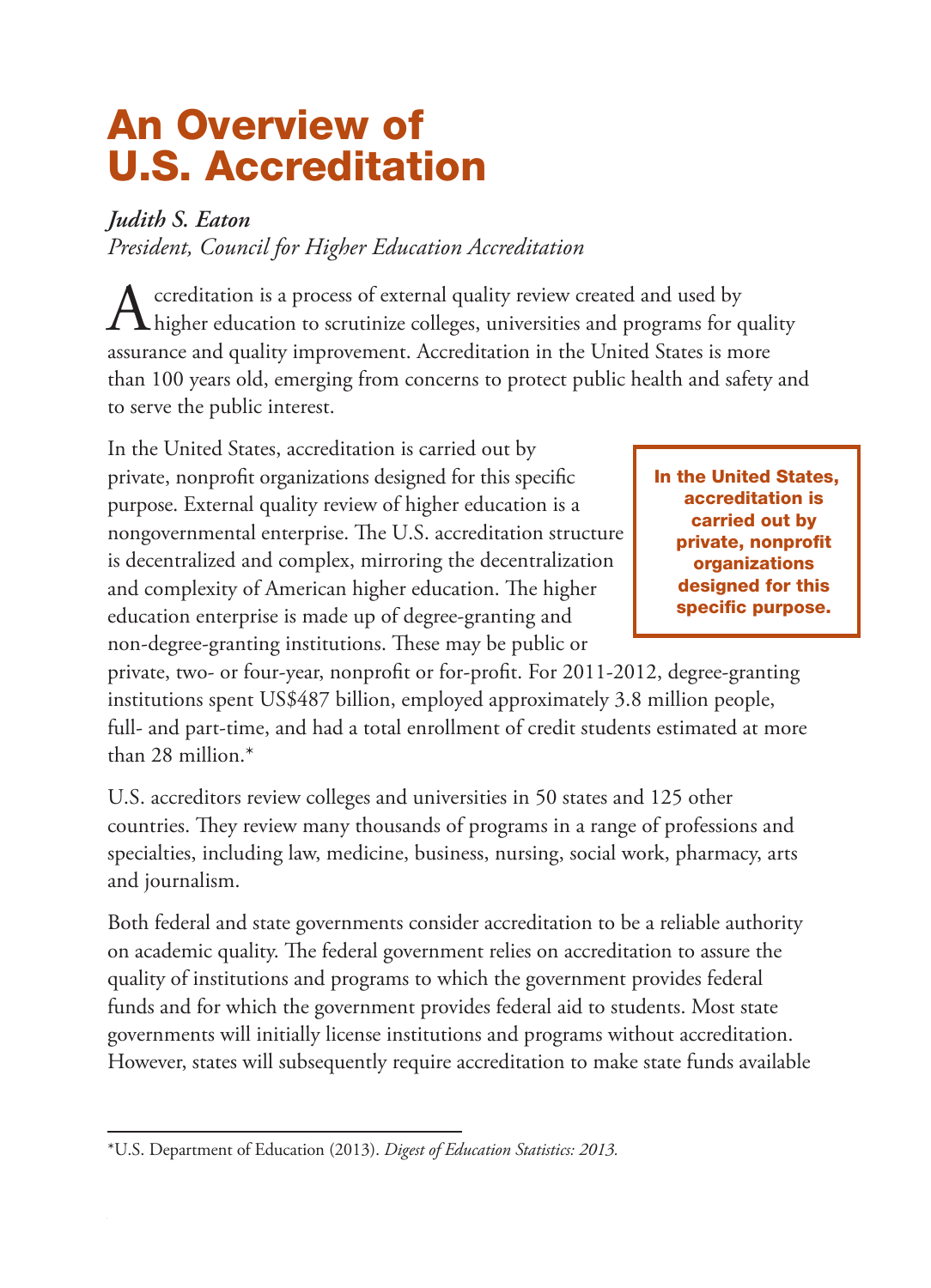to institutions and students. States often require that individuals who sit for state licensure in various professions have graduated from accredited institutions and programs.

# *TYPES OF U.S. ACCREDITING ORGANIZATIONS*

There are four types of accrediting organizations:

- *Regional accreditors.* Accredit public and private, mainly nonprofit and degree-granting, two- and four-year institutions.
- *National faith-related accreditors.* Accredit religiously affiliated and doctrinally based institutions, mainly nonprofit and degree-granting.
- *National career-related accreditors.* Accredit mainly for-profit, career-based, single-purpose institutions, both degree and non-degree.
- *Programmatic accreditors.* Accredit specific programs, professions and freestanding schools, e.g., law, medicine, engineering and health professions.

# *HOW U.S. ACCREDITATION IS ORGANIZED*

Accreditation is the primary means by which colleges, universities and programs assure quality to students and the public.

Eighty-five recognized institutional and programmatic accrediting organizations operated in the United States in 2012-2013.\* Accrediting organizations derive their legitimacy from the colleges, universities and programs that created accreditation, not government. In 2012-2013, accrediting organizations employed 832 paid full- and parttime staff and worked with 19,674 volunteers.\*\*

# *THE ROLES OF ACCREDITATION*

Accreditation carries out the following roles:

• *Assuring quality*. Accreditation is the primary means by which colleges, universities and programs assure quality to students and the public. Accredited status is a signal to students and the public that an institution or program meets at least threshold standards for, e.g., its faculty, curriculum, student services and libraries. Accredited status is conveyed only if institutions and programs provide evidence of fiscal stability.

<sup>\*</sup> *2013 CHEA Almanac of External Quality Review.* The number of recognized accreditors varies depending on whether an existing accreditor maintains recognition or a new accreditor earns recognition. These variations have been modest, perhaps one or two per year.

<sup>\*\*</sup>*2013 CHEA Almanac of External Quality Review.*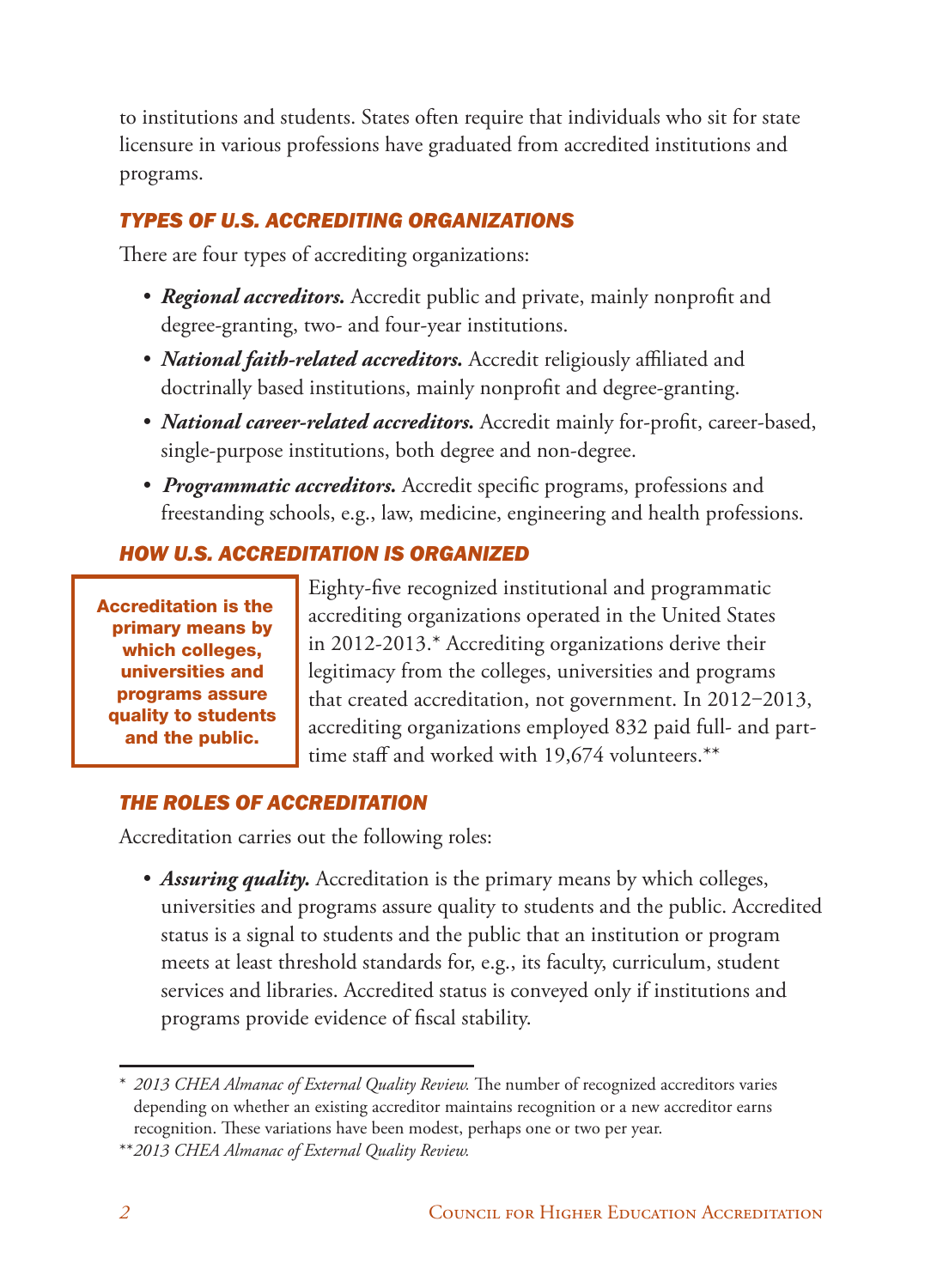- *Access to federal and state funds*. Accreditation is required for access to federal funds such as student aid and other federal programs. Federal student aid funds are available to students only if the institution or program they are attending is accredited by a recognized accrediting organization. During the 2013-2014 academic year, the federal government distributed an estimated \$164 billion in financial aid to students attending accredited institutions (Baum, Elliott and Ma, 2014). State funds to institutions and students are contingent on accredited status.
- *Engendering private sector confidence.* Accreditation status of an institution or program is important to employers when evaluating credentials of job applicants and when deciding whether to provide tuition support for current employees seeking additional education. Private individuals and foundations

look for evidence of accreditation when making decisions about private giving.

• *Easing transfer.* Accreditation is important to students for smooth transfer of courses and programs among colleges and universities. Receiving institutions take note of whether or not the credits a student wishes to transfer have been earned at an accredited institution. Although accreditation is but one among several factors taken into account by receiving institutions, it is viewed carefully and is considered an important indicator of quality.

Accreditation status of an institution or program is important to employers when evaluating credentials of job applicants and when deciding whether to provide tuition support for current employees seeking additional education.

#### *VALUES AND BELIEFS OF ACCREDITATION*

U.S. accreditation is built upon a core set of traditional academic values and beliefs. These are described by the following statements:

- Higher education institutions have primary responsibility for academic quality; colleges and universities are the leaders and the key sources of authority in academic matters.
- Institutional mission is central to judgments of academic quality.
- Institutional autonomy is essential to sustaining and enhancing academic quality.
- Academic freedom flourishes in an environment of academic leadership of institutions.
- The higher education enterprise and our society thrive on decentralization and diversity of institutional purpose and mission.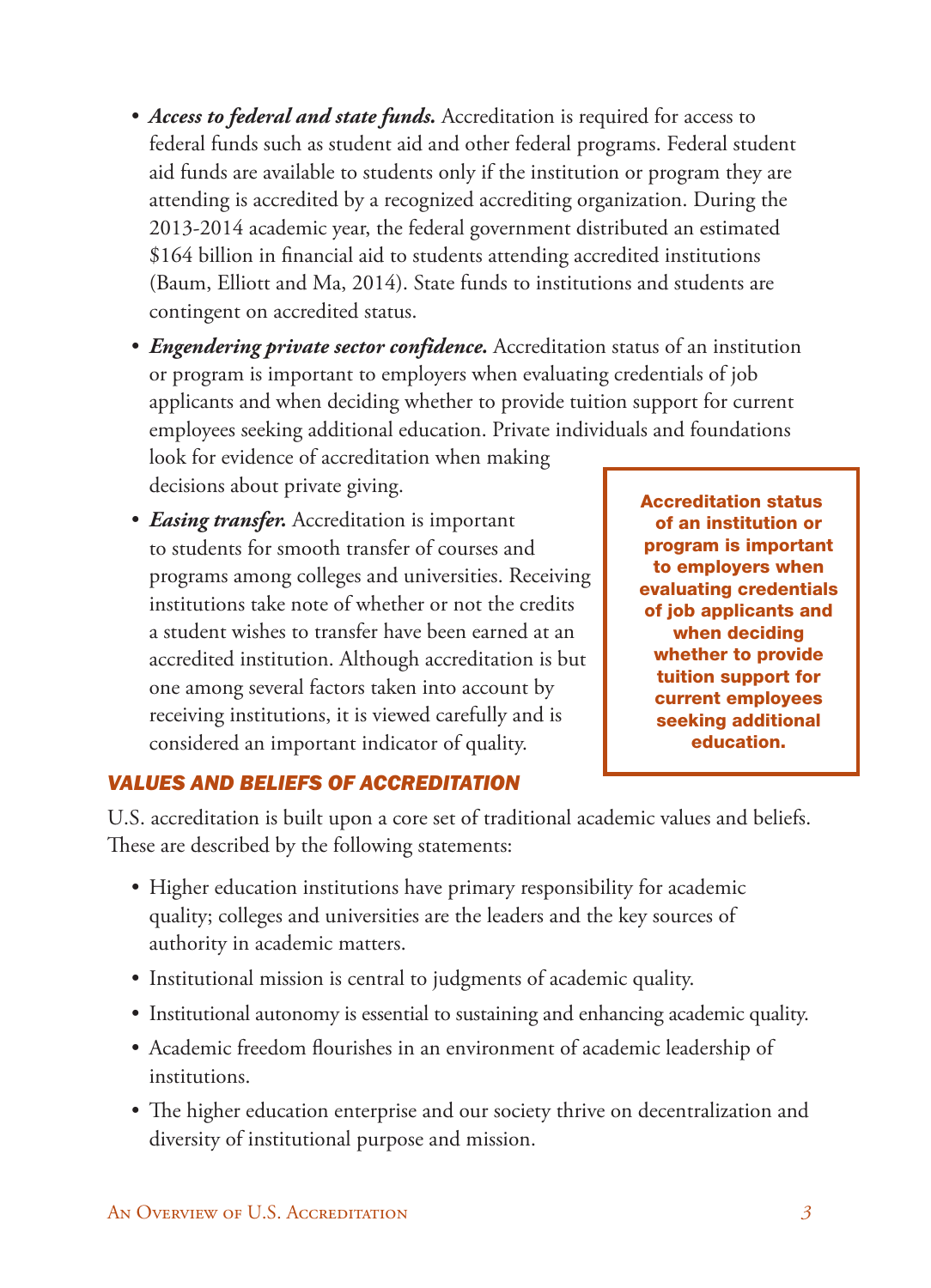# *HOW U.S. ACCREDITATION IS FUNDED*

Accrediting organizations are funded primarily by annual dues from institutions and programs that are accredited and fees that institutions and programs pay for accreditation reviews. In some instances, an accrediting organization may receive financial assistance from sponsoring organizations. Accrediting organizations sometimes obtain funds for special initiatives from government or from private foundations. Accrediting organizations report that they spent more than US\$137 million in 2012-2013.\*

#### *THE OPERATION OF U.S. ACCREDITATION*

Accreditation of institutions and programs takes place on a cycle that may range from every few years to as many as 10 years. Accreditation is ongoing; the initial earning of accreditation is not entry to indefinite accredited status. Periodic review is a fact of life for accredited institutions and programs. Self-accreditation is not an option.

An institution or program seeking accreditation must go through a number of steps stipulated by an accrediting organization. These steps involve a combination of several tasks: preparation of evidence of accomplishment by the institution or program, scrutiny of this evidence and a site visit by faculty and administrative peers and action by the accrediting organization to determine accreditation status.

- *Self-study*. Institutions and programs prepare a written summary of performance, based on the standards of the relevant accrediting organization.
- *Peer review*. Accreditation review is conducted primarily by faculty and administrative peers in the profession. These colleagues review the self-study and serve on visiting teams that review institutions and programs after the self-study is completed. Peers constitute the majority of members of the accrediting commissions or boards that make judgments about accrediting status.
- *Site visit*. Accrediting organizations normally send a visiting team to review an institution or program. The self-study provides the foundation for the team visit. In addition to the peers described above, teams may also include public members (non-academics who have an interest in higher education). All team members are volunteers and are generally not compensated.

<sup>\*</sup>*2013 CHEA Almanac of External Quality Review.*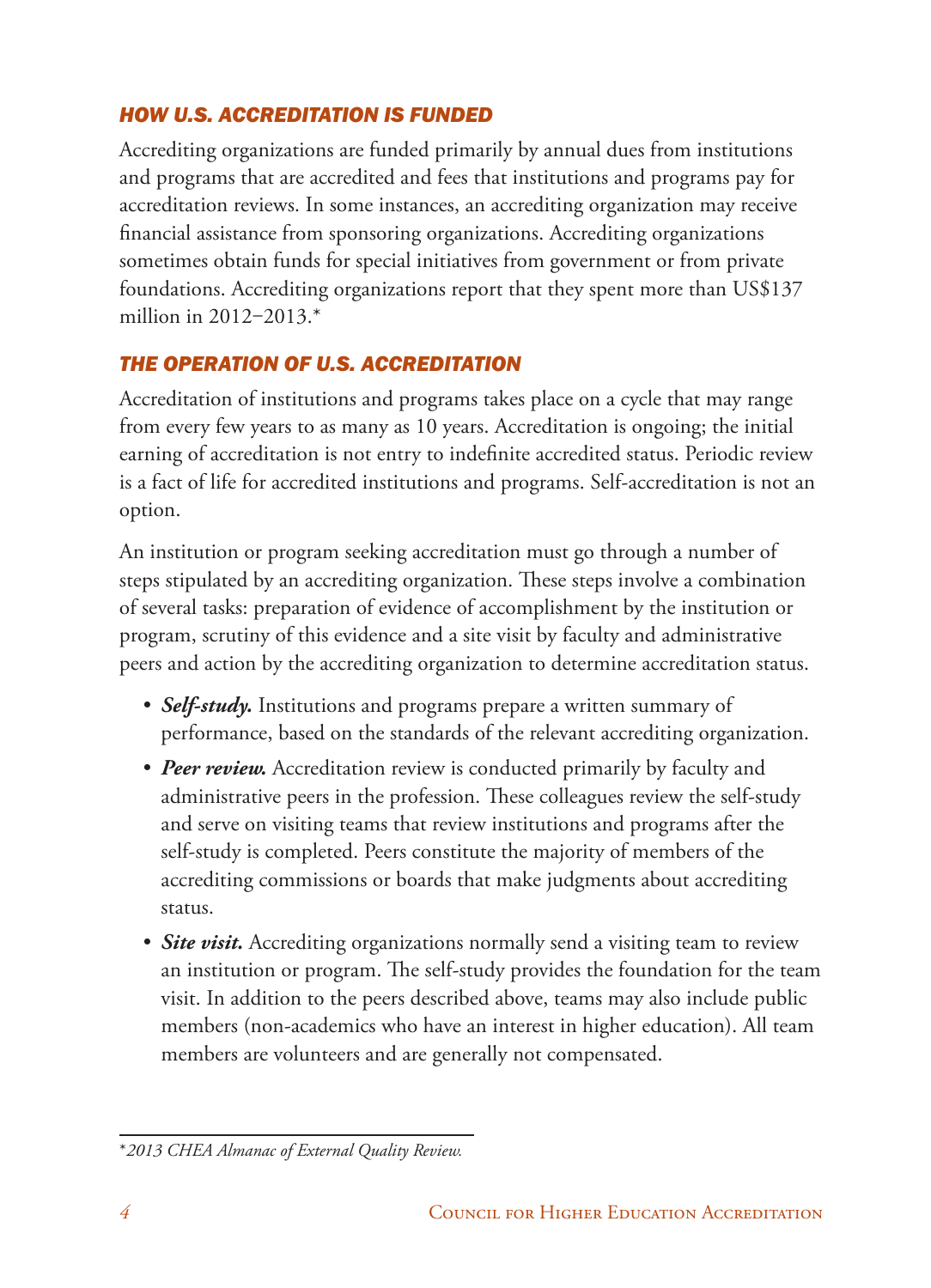- *Judgment by accrediting organization.* Accrediting organizations have decision-making bodies (commissions) made up of administrators and faculty from institutions and programs, as well as public members. These commissions may affirm accreditation for new institutions and programs, reaffirm accreditation for ongoing institutions and programs and deny accreditation to institutions and programs.
- *Periodic external review.* Institutions and programs continue to be reviewed over time. They normally prepare a self-study and undergo a site visit each time.

Accreditation is a trust-based, standards-based, evidence-based, judgment-based, peer-based process.

# *HOLDING ACCREDITORS ACCOUNTABLE: "RECOGNITION" OF ACCREDITING ORGANIZATIONS*

In the United States, accreditors are accountable to the institutions and programs they accredit. They are accountable to the public and government that have invested heavily in higher education and expect quality. Accreditors undertake an organizational self-assessment on a routine basis and are required to have internal complaint procedures.

Accreditors also undergo a periodic external review of their organizations known as "recognition." Recognition is carried out either by another private organization, the Council for Higher Education Accreditation (CHEA, a national coordinating body for institutional and programmatic accreditation) or the United States Department of Education (USDE). Although accreditation is strictly a nongovernmental activity, recognition is not.

#### *HOW RECOGNITION OPERATES*

The process of recognition is similar to accreditation in a number of ways:

- CHEA and USDE each develop standards that must be met by an accrediting organization in order to be recognized.
- An accrediting organization undertakes self-evaluation based on recognition standards.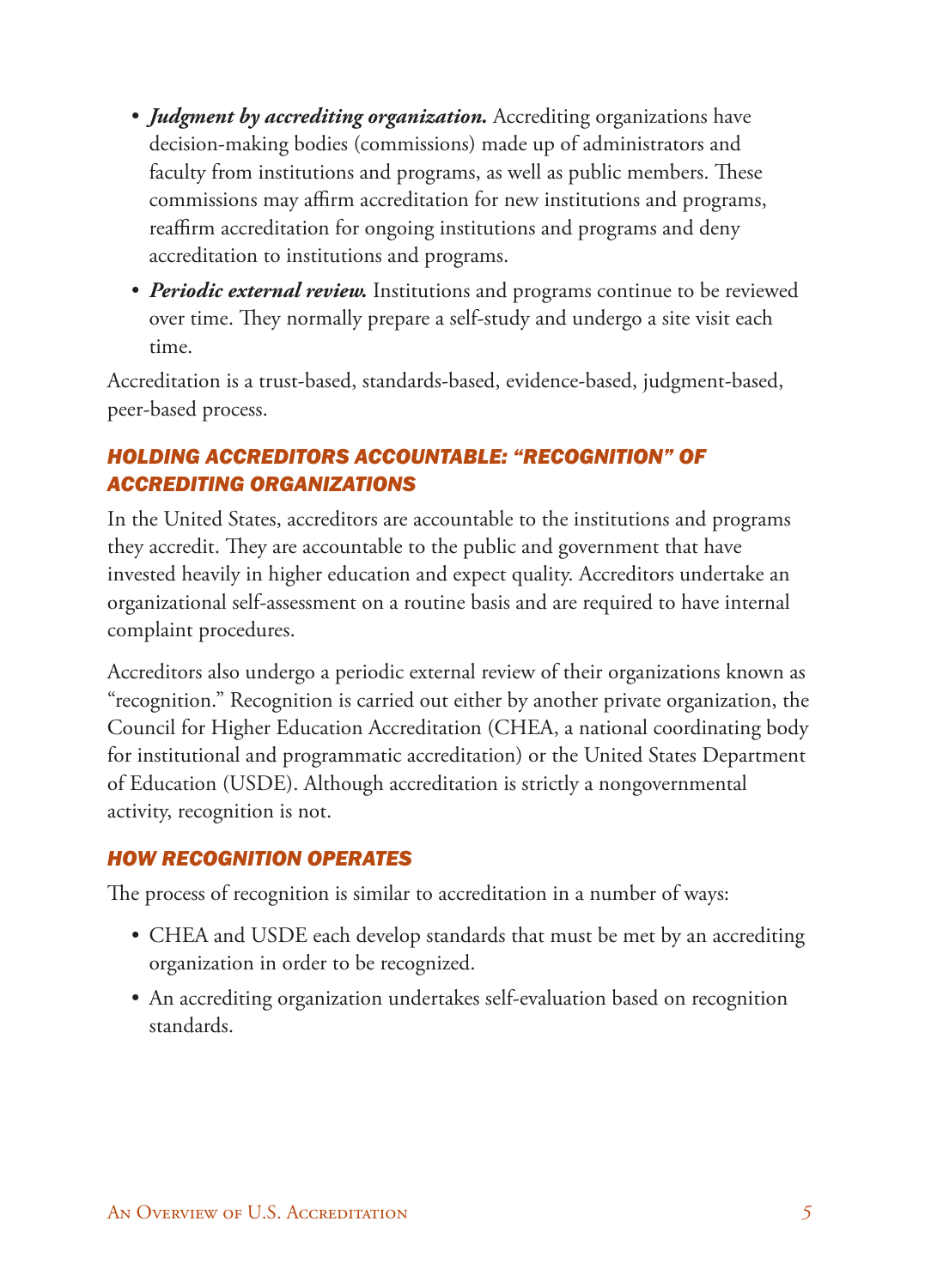- CHEA and USDE each require a staff site visit to the accreditor and a report on the visit.
- CHEA and USDE award or deny recognition status.
- An accrediting organization undergoes periodic review to maintain recognition.

As of 2013, 18 institutional accrediting organizations were or had been recognized by either CHEA or USDE or both. These organizations accredit approximately 7,896 institutions that make up U.S. higher education. Sixty-seven (67) programmatic accrediting organizations were or had been recognized and accredit 42,686 programs.\*

# *COUNCIL FOR HIGHER EDUCATION ACCREDITATION (CHEA)*

CHEA has six standards by which it reviews accrediting organizations for recognition. The standards place primary emphasis on academic quality assurance and improvement for an institution or program. They require accreditors to advance academic quality, demonstrate accountability, encourage purposeful change and needed improvement, employ appropriate and fair procedures in decision making, continually reassess accreditation practices and sustain fiscal stability.

CHEA accreditors are normally reviewed on a 10-year cycle with two interim reports. The review is carried out by the CHEA committee on recognition, a group of institutional representatives, accreditors and public members who scrutinize accreditors for their eligibility for CHEA recognition and review accreditors based on an accreditor self-evaluation. The review may also include a site visit. The committee on recognition makes recommendations to the CHEA governing board to affirm or deny recognition to an accreditor.

# *CHEA (NONGOVERNMENTAL) RECOGNITION STANDARDS\*\**

• *Advance academic quality*. Accreditors have a clear description of academic quality and clear expectations that the institutions or programs they accredit have processes to determine whether quality standards are being met.

<sup>\*</sup> *2013 CHEA Almanac of External Quality Review.* This number reflects a very large increase in accredited programs as compared to the 2011 *Almanac*. The primary cause of this increase is the change in reporting from several accreditors that reflects counting a program at each location at which it is offered, even if it is the same program. In addition, programmatic accrediting organizations were requested to provide the number of programs they accredited rather than the number of institutions that house the programs.

<sup>\*\*</sup>As of June 2010. This language illustrates the recognition standards and is not the full or official CHEA policy statement.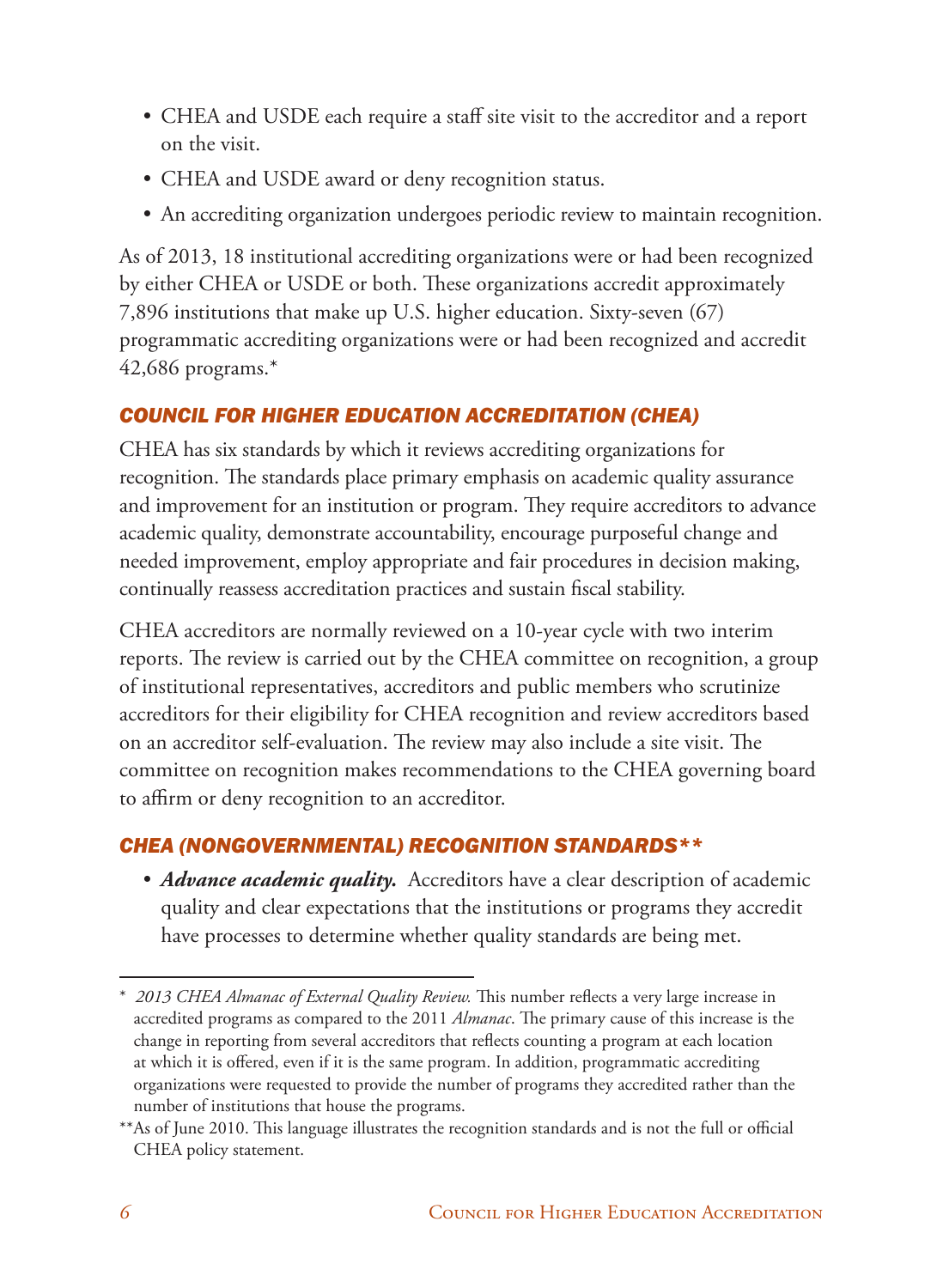- *Demonstrate accountability.* Accreditors have standards that call for institutions and programs to provide consistent, reliable information about academic quality and student achievement to foster continuing public confidence and investment.
- *Encourage, where appropriate, self-scrutiny and planning for change and needed improvement.* Accreditors encourage self-scrutiny for change and needed improvement through ongoing self-examination in institutions and programs.
- *Employ appropriate and fair procedures in decision making.* Accreditors maintain appropriate and fair organizational policies and procedures that include effective checks and balances.
- *Demonstrate ongoing review of accreditation practice.* Accreditors undertake self-scrutiny of their accrediting activities.
- *Possess sufficient resources.* Accreditors have and maintain predictable and stable resources.

#### *UNITED STATES DEPARTMENT OF EDUCATION (USDE)*

USDE recognition standards place primary emphasis on whether an institution or program is of sufficient quality to qualify for federal funds for student financial aid and other federal programs. These standards require accreditors to maintain criteria or standards in specific areas: student achievement, curricula, faculty, facilities (includes equipment and supplies), fiscal and administrative capacity, student support services, recruiting and admissions practices, measures of program length and objectives of degrees or credentials offered, record of student complaints and record of compliance with program responsibilities for student aid as required by the 1965 federal Higher Education Act (Title IV) as amended.

USDE recognition review normally takes place every five years. USDE staff conduct the review based on communication with the accreditor, a written report from the accreditor and, from time to time, a visit to the accreditor. USDE staff make recommendations to the National Advisory Committee on Institutional Quality and Integrity (NACIQI), an appointed group of educators and public members, to recognize or not recognize an accrediting organization. The committee, in turn, recommends action to the U.S. Secretary of Education.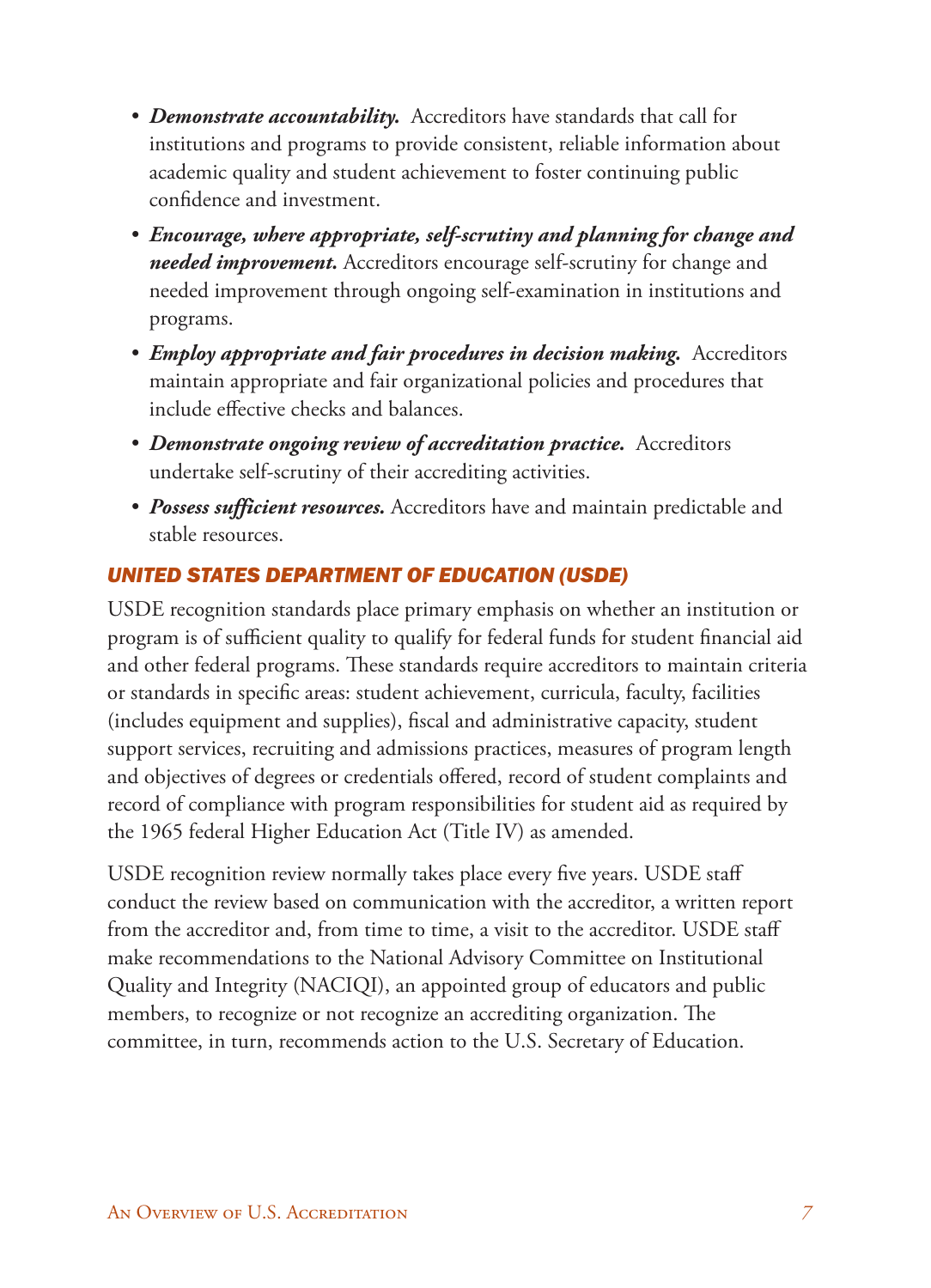# *FEDERAL (GOVERNMENTAL) RECOGNITION STANDARDS\**

- Success with respect to student achievement in relation to the institution's mission, which may include different standards for different institutions or programs, as established by the institution, including as appropriate, consideration of course completion, State licensing examination and job placement rates
- Curricula
- Faculty
- Facilities, equipment and supplies
- Fiscal and administrative capacity as appropriate to the specified scale of operations
- Student support services
- Recruiting and admissions practices, academic calendars, catalogs, publications, grading and advertising
- Measures of program length and the objectives of the degrees or credentials offered
- Record of student complaints received by, or available to, the agency
- Record of compliance with the institution's program responsibilities under Title IV of the Act, based on the most recent student loan default rate data provided by the Secretary, the results of financial or compliance audits, program reviews and any other information that the Secretary may provide to the agency.

CHEA and USDE recognize many of the same accrediting organizations, but not all. Accreditors seek CHEA or USDE recognition for different reasons. CHEA recognition confers an academic legitimacy on accrediting organizations, helping to solidify the place of these organizations and their institutions and programs in the national higher education community. USDE recognition is required for accreditors whose institutions or programs seek eligibility for federal student aid funds.

# *HOW RECOGNITION IS FUNDED*

CHEA funds its recognition activity through annual fees paid by its institutional members. The federal government funds its recognition activity through a budget allocation from Congress to USDE.

<sup>\*</sup>As of July 2010.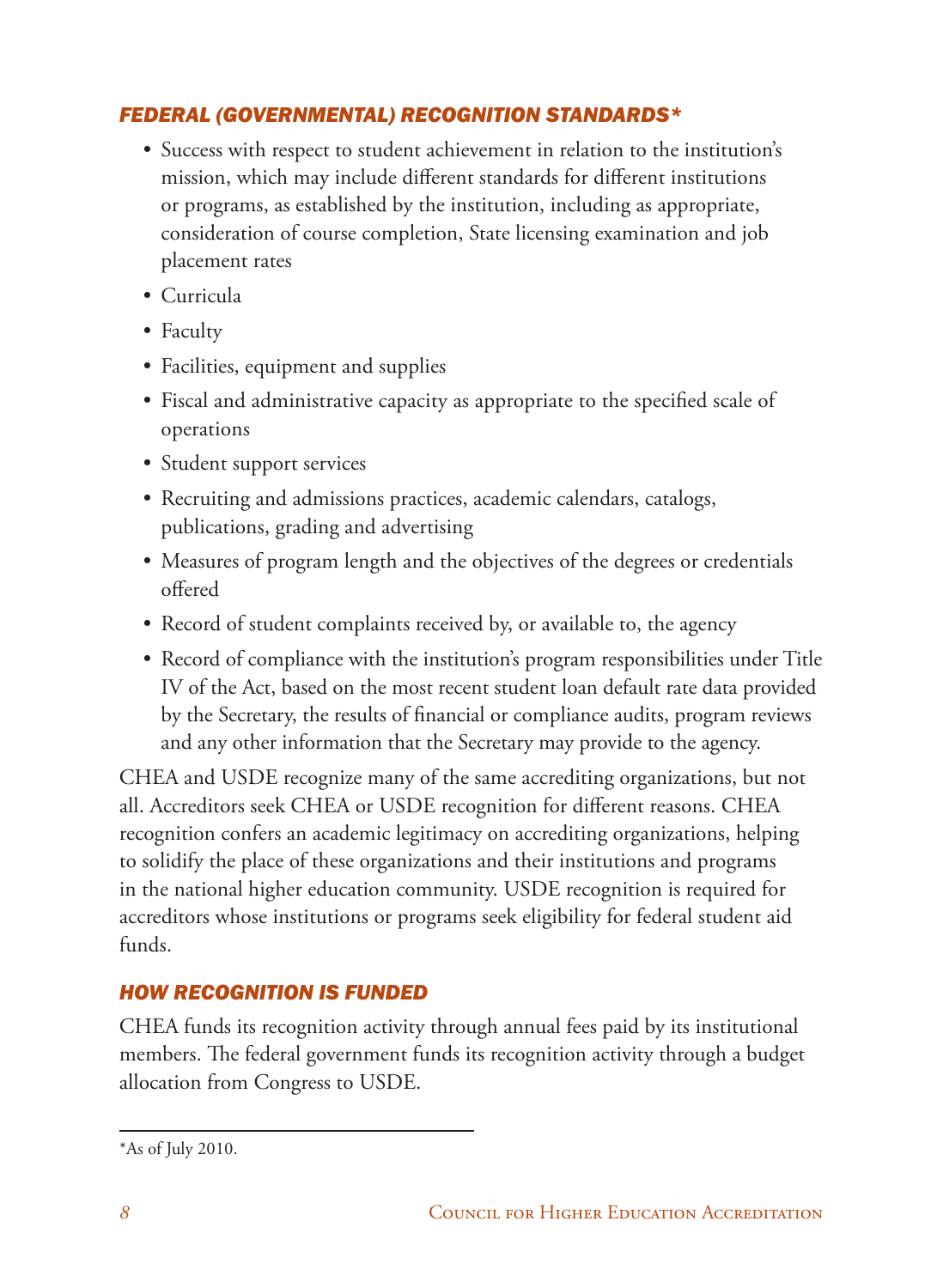#### *SUMMARY*

Accreditation in the United States is about quality assurance and quality improvement. It is a process to scrutinize higher education institutions and programs. Accreditation is private (nongovernmental) and nonprofit — an outgrowth of the higher education community and not of government. It is funded primarily by the institutions and programs that are accredited. Accreditation has a complex relationship with government, especially in relation to funding higher education. It adds value to society through assuring quality, enabling government to make sound judgments about the use of public funds, aiding the private sector in decisions about financial support and easing transfer of credit.

Recognition in the United States is about scrutiny of the quality and effectiveness of accrediting organizations. It is carried out by the higher education enterprise through CHEA, a private body, and by government (USDE). CHEA recognition is funded by institutional dues; USDE recognition is funded by the U.S. Congress. The goals of the two recognition processes are different:

- *CHEA:* Assuring that accrediting organizations contribute to maintaining and improving academic quality.
- *USDE:* Assuring that accrediting organizations contribute to maintaining the soundness of institutions and programs that receive federal funds.

The two recognition processes are similar: self-evaluation based on standards, site visit and report, award of recognition status. Recognition adds value to society as a vital part of accreditation accountability or "accrediting the accreditors."

#### *REFERENCES*

Baum, Elliott and Ma (2014). *Trends in Student Aid.* New York: The College Board.

Council for Higher Education Accreditation (2015). *2013 CHEA Almanac of External Quality Review.* Washington, D.C.: Council for Higher Education Accreditation.

U.S. Department of Education (2013). *Digest of Education Statistics: 2013.*

*For additional information, visit the Council for Higher Education Accreditation Website at www.chea.org and the United States Department of Education Website at www.ed.gov.*